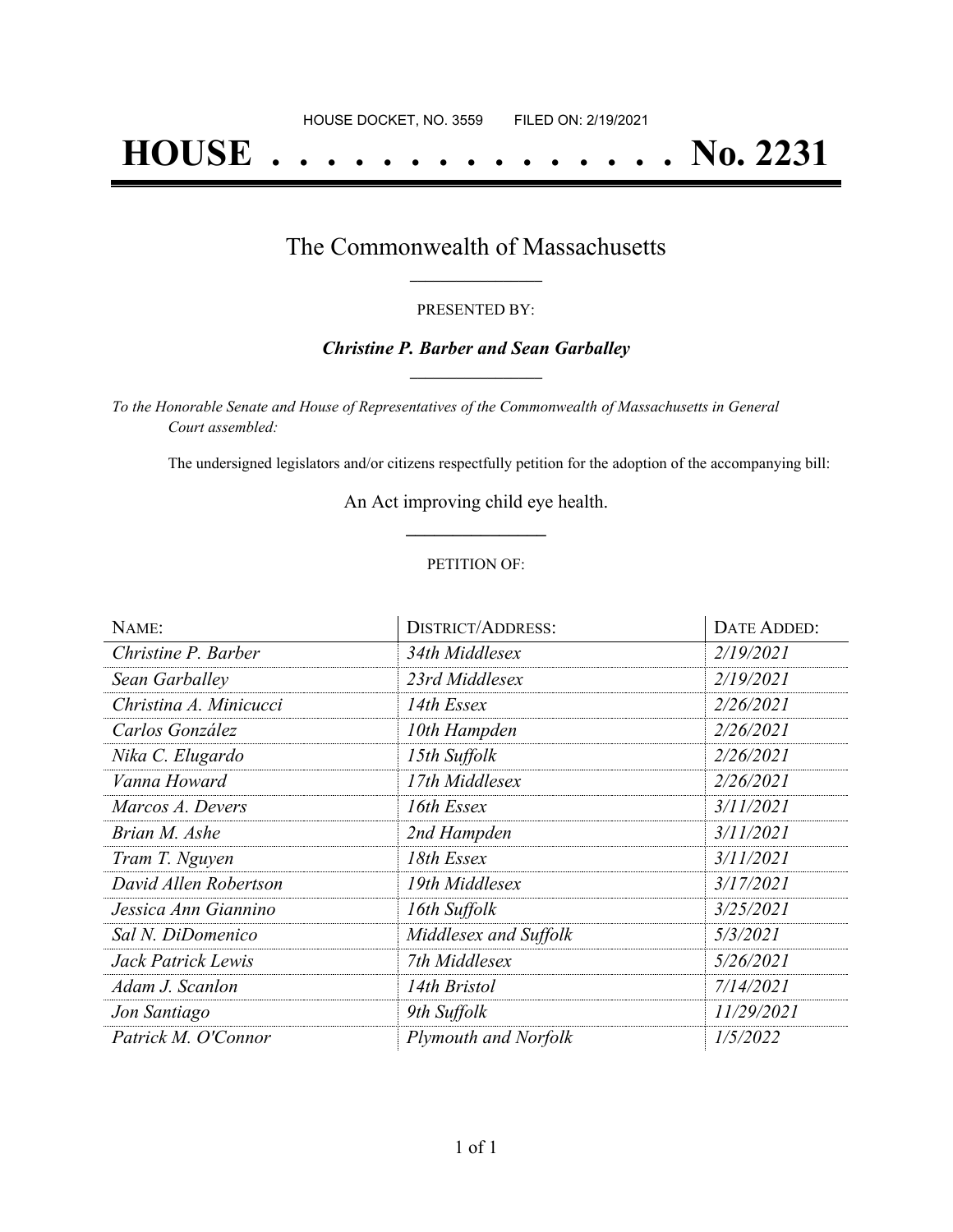#### HOUSE DOCKET, NO. 3559 FILED ON: 2/19/2021

## **HOUSE . . . . . . . . . . . . . . . No. 2231**

By Representatives Barber of Somerville and Garballey of Arlington, a petition (accompanied by bill, House, No. 2231) of Christine P. Barber, Sean Garballey and others for legislation to establish a children's vision and eye health advisory council within the Department of Public Health. Public Health.

## The Commonwealth of Massachusetts

**In the One Hundred and Ninety-Second General Court (2021-2022) \_\_\_\_\_\_\_\_\_\_\_\_\_\_\_**

**\_\_\_\_\_\_\_\_\_\_\_\_\_\_\_**

An Act improving child eye health.

Be it enacted by the Senate and House of Representatives in General Court assembled, and by the authority *of the same, as follows:*

1 SECTION 1. Chapter 111 of the General Laws is hereby amended by adding after section

2 237 the following 2 sections:-

3 Section 238. There shall be a children's vision and eye health advisory council within the 4 department.

 The council shall be appointed by the commissioner, who shall serve as chair, and shall consist of 13 additional members, including the commissioner of the Department of Elementary and Secondary Education, or a designee; the Commissioner of Early Education and Care, or a designee; the Assistant Secretary for MassHealth, or a designee; 1 member of the Massachusetts School Nurse Organization; 1 member of the Massachusetts Society of Optometrists; 1 member of the Massachusetts Society of Eye Physicians and Surgeons; 1 member of the Massachusetts Chapter of the American Academy of Pediatrics; 1 member of the Massachusetts Academy of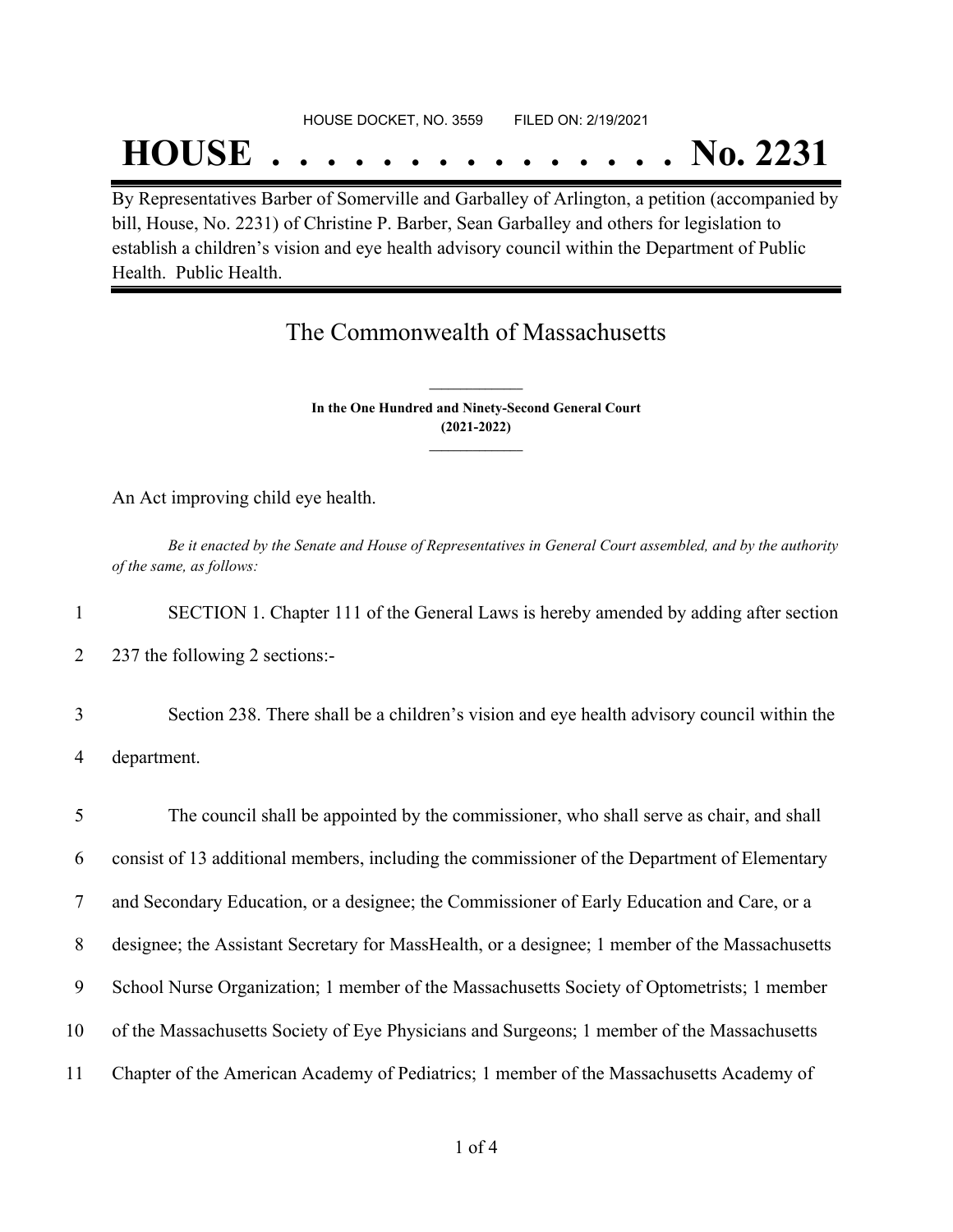| 12 | Family Physicians; 1 representative from the Massachusetts League of Community Health                 |
|----|-------------------------------------------------------------------------------------------------------|
| 13 | Centers; 1 member of the Massachusetts Federation for Children with Special Needs; 1 member           |
| 14 | of the Children's Vision Massachusetts Coalition; 2 parents to be appointed by the                    |
| 15 | commissioner, one of whom shall be a recipient of MassHealth. The commissioner may appoint            |
| 16 | additional members that the commissioner deems appropriate.                                           |
| 17 | Council members shall receive no compensation for their services, but shall be allowed                |
| 18 | actual and necessary expenses in the performance of their council duties.                             |
| 19 | The council shall consult with and advise the department on matters related to the                    |
| 20 | establishment, maintenance, operation and evaluation of children's vision and eye health in the       |
| 21 | Commonwealth, including but not limited to the universal children's vision surveillance registry,     |
| 22 | public health campaigns designed to encourage improved children's eye health, and expansion of        |
| 23 | screening systems to other age groups. The council shall establish recommendations for                |
| 24 | improved children's vision and eye health to facilitate short and long-term vision and eye health     |
| 25 | goals.                                                                                                |
| 26 | The advisory council shall report findings and recommendations annually to the Joint                  |
| 27 | Committee on Public Health and Joint Committee on Ways and Means.                                     |
| 28 | Section 238A. The department shall establish, maintain, and operate a computerized                    |
| 29 | registry of children's vision screening and eye care. The registry shall record the results of vision |
| 30 | and eye health screenings and follow-up eye care and shall include appropriate controls to            |
| 31 | protect the security of the system and the privacy of the information.                                |
| 32 | The department shall promulgate rules and regulations to implement children's vision                  |

registry.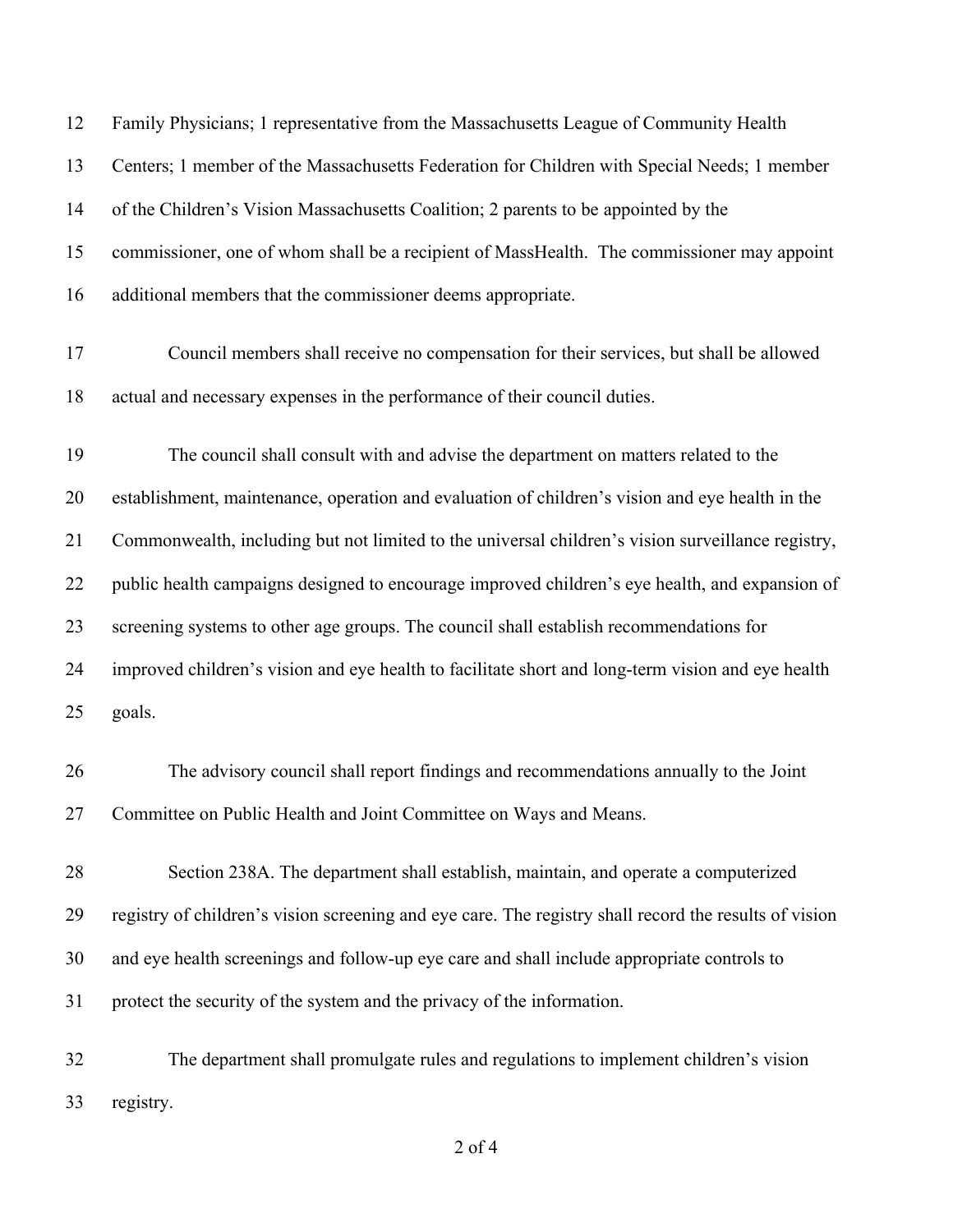All licensed healthcare providers practicing who administer vision and eye health screenings and eye exams shall report to the registry such data related to screenings as the department determines is necessary to ensure adequate and equitable eye care.

 Information in the registry shall only be released from the registry to the following individuals and agencies without further express consent of the individual or the individual's parent or guardian if the individual is a minor, unless the individual or the parent or guardian objects to such disclosure: (1) licensed health care providers providing direct care to the individual patient; (2) preschool, elementary and secondary school nurses; (3) staff of state agencies or state programs whose duties include education and outreach related to the improvement of children's eye care amongst their clients.

 The department may designate appropriate users who shall have access only to the individually identifiable information for which access is authorized. Authorized users, including employees of the department, who in good faith disclose or refuse to disclose information to the immunization registry, shall not be liable in any cause of action arising from the disclosure or nondisclosure of such information. The department may revoke access privileges for just cause.

 Persons authorized by the commissioner may conduct research studies to further enhance understanding of children's vision needs in the Commonwealth; provided, however, that the researcher shall submit a written request for information and shall execute a research agreement that protects the confidentiality of the information provided.

 Information contained in the children's vision registry shall be confidential, shall not constitute a public record, and shall not otherwise be disclosed, except in accordance with this section. Such confidential information shall not be subject to subpoena or court order, and shall

of 4